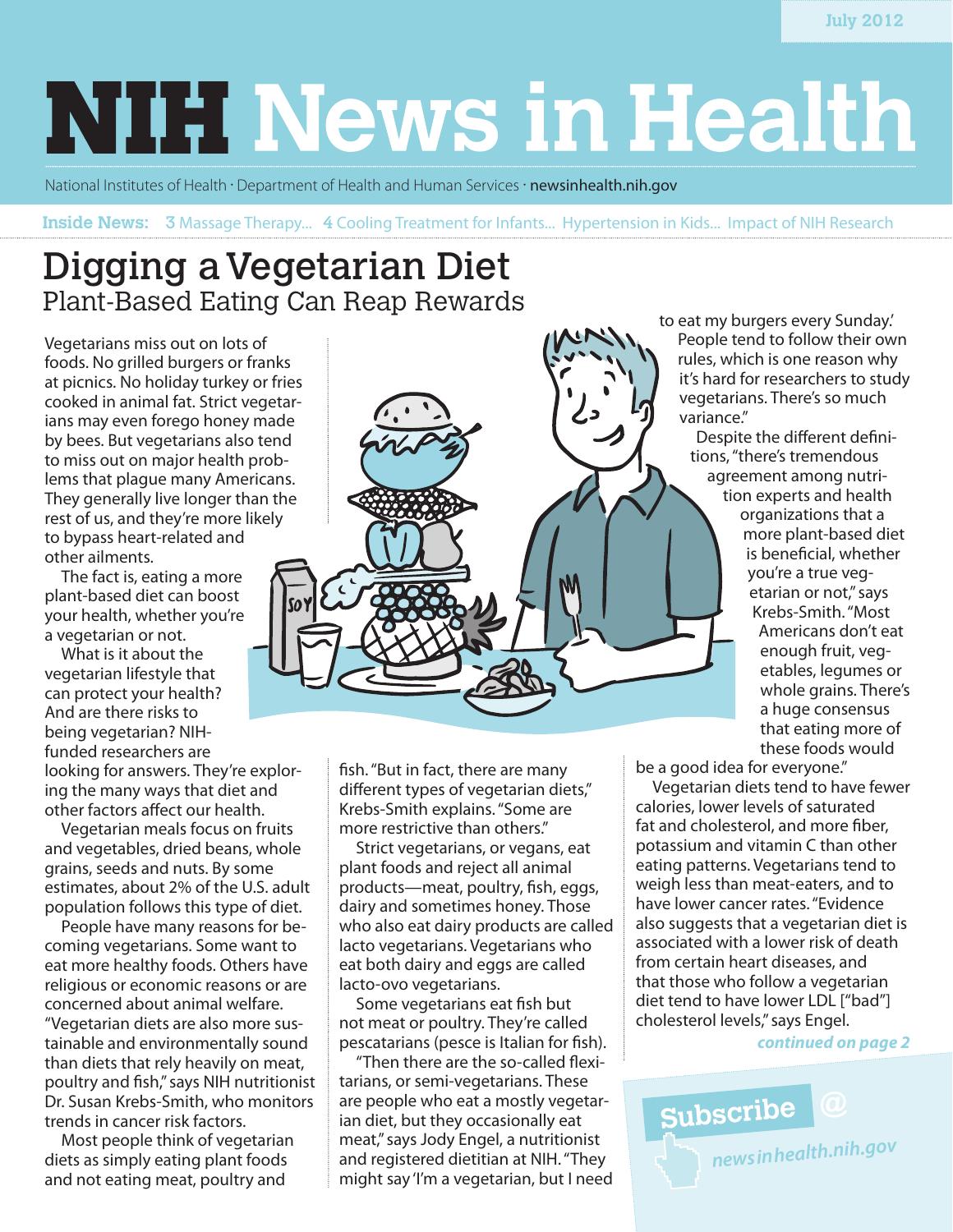(QQ)

#### *continued from page 1*

In some cases, though, it's unclear if certain health benefits come from plant-based eating or from the healthy lifestyle of most vegetarians. "Vegetarians are generally more physically active and have healthier habits than non-vegetarians. They also typically have a higher socioeconomic status, at least in the United States," says Krebs-Smith.

To tease out the effects of diet, scientists have to conduct large, carefully controlled studies that

#### **Wise Choices** Tips for a Vegetarian Diet

- $\blacksquare$  Meet protein needs by eating a variety of plant foods, nuts, eggs or dairy foods.
- $\blacksquare$  Snack on unsalted nuts and use them in salads or main dishes.
- $\blacksquare$  Vitamin B12 is naturally found only in animal products. Choose fortified foods such as cereals or soy products, or take a vitamin B12 supplement if you don't eat animal products.
- $\Box$  Get calcium from dairy products and calcium-fortified soy milk, breakfast cereals or orange juice.
- $\blacksquare$  Beans and peas have many nutrients and are recommended for everyone, vegetarians and non-vegetarians alike.

*Learn more at ChooseMyPlate.gov.*

account for other factors. One of the world's largest studies of plantbased diets is now underway at Loma Linda University in California. Cardiologist Dr. Gary Fraser is leading an NIH-funded team of scientists to analyze data on 96,000 Seventhday Adventists in all 50 states and in Canada. Members of this religious group have unique dietary habits and a generally healthy lifestyle.

Adventists are encouraged to follow a vegetarian diet, but about half the population sometimes eats meat. These variable eating patterns allow scientists to compare a wide range of dietary habits and look for links between diet and disease.

To date, the researchers have found that the closer people are to being vegetarian, the lower their risk of diabetes, high blood pressure and metabolic syndrome (a condition that raises your risk for heart disease and stroke). "The trend is almost like a stepladder, with the lowest risks for the strict vegetarians, then moving up for the lacto vegetarians and then the pescatarians and then the nonvegetarians," Fraser explains. Earlier studies found that vegetarian Adventists also tend to live longer than both meat-eating Adventists and non-Adventists. The vegetarians also have less coronary heart disease and lower rates of some cancers.

Because vegetarians by definition don't eat meat, some people jump to the conclusion that simply cutting meat from your diet will lead to health benefits. "But it's actually more complicated than that," says Fraser.

#### **NIH News in Health (ISSN 1556-3898)**

#### **National Institutes of Health**

Office of Communications & Public Liaison Building 31, Room 5B64 Bethesda, MD 20892-2094 nihnewsinhealth@od.nih.gov Tel: 301-435-7489 Fax: 301-496-0019

**Attention Editors** Reprint our articles and illustrations in your own publication. Our material is not copyrighted. Please acknowledge *NIH News in Health* as the source and send us a copy.

**Managing Editor** Harrison Wein, Ph.D. **Editor** Vicki Contie

**Contributors** Vicki Contie, Alan Defibaugh (illustrations), Bonnie Tabasko and Harrison **Wein** 

#### **newsinhealth.nih.gov**

For more health information from NIH, visit http://health.nih.gov

## **Web Links**

For more information about vegetarian diets, see our links online: http://newsinhealth.nih.gov/issue/Jul2012/Feature1

"Differences in life expectancy and other health matters might be related to the extra fruits, vegetables, nuts and legumes—including soy—that vegetarians tend to eat. You can't necessarily conclude it's based on the absence of meat," he says.

Experts generally agree that vegetarians who eat a wide variety of foods can readily meet all their body's needs for nutrients. "At any stage of life, you should be able to eat a healthy diet by consuming vegetarian foods. But it does take a little planning," says Rachel Fisher, a registered dietitian involved in nutrition research at NIH.

Vegetarians need to be sure they take in enough iron, calcium, zinc and vitamin B12. Studies show that most vegetarians do get enough, in part because so many cereals, breads and other foods are fortified with these nutrients. "Vegans in particular need to be certain to get enough vitamin B12 and omega-3 fatty acids," says Fisher. Omega-3—found in fish, flax seed, walnuts and canola oil—is important for heart health and vision.

Some vegetarians take dietary supplements to make sure they're getting everything they need. It's a good idea to talk to a registered dietitian or other health professional if you're a vegetarian or thinking of becoming one.

Whether you're a vegetarian or not, Fisher says, you can benefit from the high fiber, low fat and rich nutrients of a vegetarian diet. "Vegetarian foods can be so delicious, and they're so good for you," she says.

> Try using a variety of spices and herbs to make things interesting. And make sure not to overcook your vegetables, or they might lose some of their valuable nutrients.  $\blacksquare$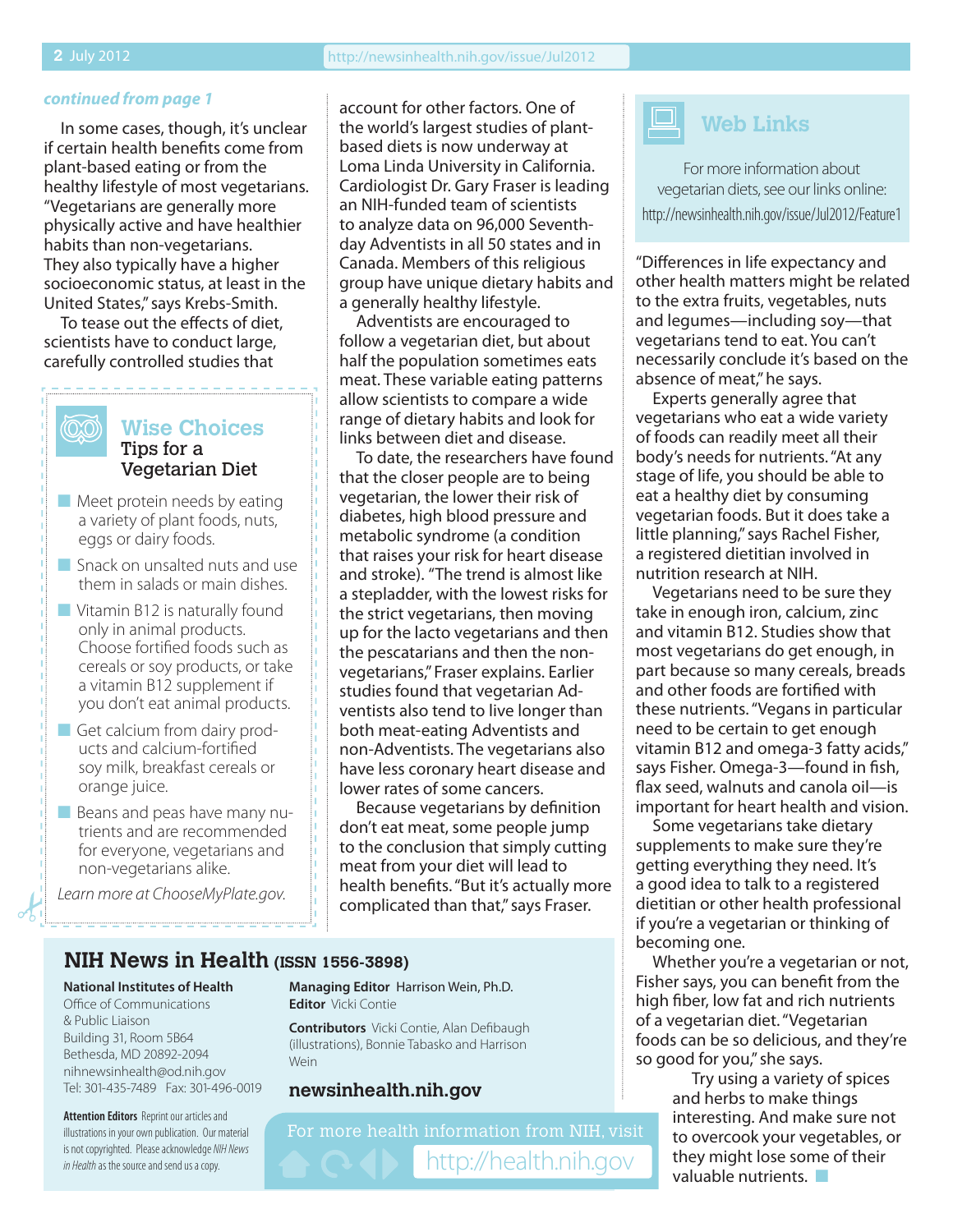# Massage Therapy What You Knead to Know

Many people associate massage with vacations or spas and consider them something of a luxury. But research is beginning to suggest this ancient form of hands-on healing may be more than an indulgence—it may help improve your health.

Massage therapists use their fingers, hands, forearms and elbows to manipulate the muscles and other soft tissues of the body. Variations in focus and technique lead to different types of massage, including Swedish, deep tissue and sports massage.

In Swedish massage, the focus is general and the therapist may use long strokes, kneading, deep circular movements, vibration and tapping. With a deep tissue massage, the focus is more targeted, as therapists work on specific areas of concern or pain. These areas may have muscle "knots" or places of tissue restriction.

Some common reasons for getting a massage are to relieve pain, heal sports injuries, reduce stress, relax, ease anxiety or depression, and aid general wellness. Unfortunately,

#### **Wise Choices** Getting a Safe **Massage**

(OO)

- **n** If you have a medical condition, ask your health care provider if massage therapy is right for you.
- $\blacksquare$  Before beginning massage therapy, ask about the therapist's training, experience and credentials. Also ask about the number of treatments that might be needed, the cost and insurance coverage.
- $\blacksquare$  Massage should not hurt. If you feel pain, tell your therapist.
- $\blacksquare$  Tell your health care providers about all complementary and alternative practices you use, including massage.

scientific evidence on massage therapy is limited. Researchers are actively trying to understand exactly how massage works, how much is best, and how it might help with specific health conditions. Some positive benefits have been reported.

"Massage therapy has been noted to relax the nervous system by slowing heart rate and blood pressure. Stress and pain hormones are also decreased by massage, reducing pain and enhancing immune function," says Dr. Tiffany Field, who heads a touch research institute at the University of Miami Medical School. Much of her NIH-funded research focuses on the importance of massage for pregnant women and infants. Some of her studies suggest that massage may improve weight gain and immune system function in preterm infants.

A study published earlier this year looked at how massage affects muscles at the molecular level. The findings suggest that kneading eases sore muscles after exercise by turning off genes associated with **inflammation** and turning on genes that help muscles heal.

A recent NIH-supported study found that an hour-long "dose" of Swedish massage therapy once a week was optimal for knee pain from osteoarthritis, especially when practical matters like time, labor and convenience were considered. Other research suggests that massage therapy is effective in reducing and



#### Inflammation

Heat, swelling and redness caused by the body's protective response to injury or infection.

managing chronic low-back pain, which affects millions of Americans.

If you're considering massage therapy for a specific medical condition, talk with your health care provider. Never use massage to replace your regular medical care or as a reason to postpone seeing a health care professional.

Every therapist and every massage is unique. If you decide to try massage therapy, work with different therapists until you find one that meets your needs. One of the best ways to get a great massage is to communicate with your therapist. Most will check in with you during your session for feedback, but—if not—speak up!  $\Box$ 



For more information about massage therapy, see our links online: http://newsinhealth.nih.gov/issue/Jul2012/Feature2